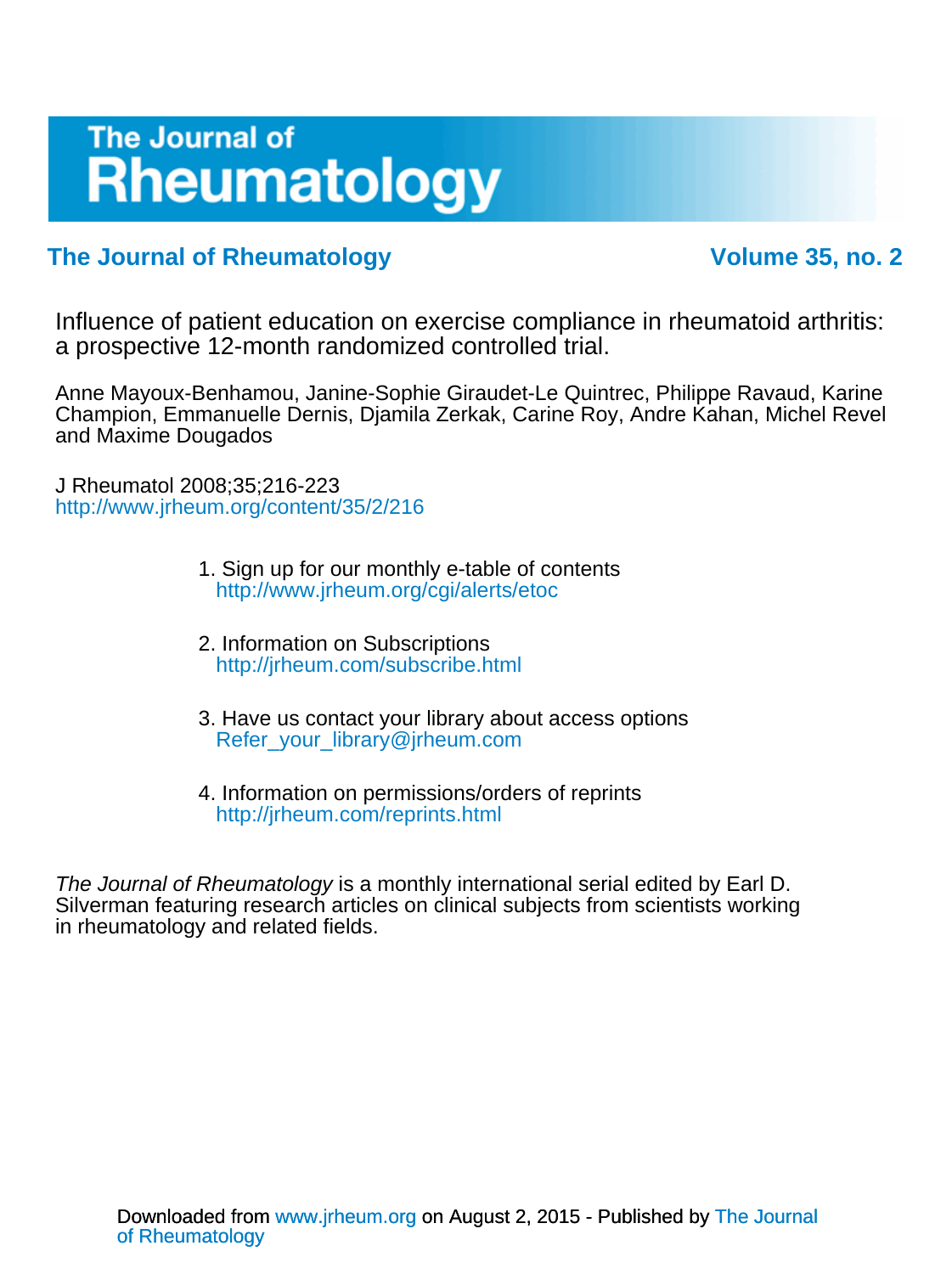## Influence of Patient Education on Exercise Compliance in Rheumatoid Arthritis: A Prospective 12-month Randomized Controlled Trial

ANNE MAYOUX-BENHAMOU, JANINE-SOPHIE GIRAUDET-LE QUINTREC, PHILIPPE RAVAUD, KARINE CHAMPION, EMMANUELLE DERNIS, DJAMILA ZERKAK, CARINE ROY, ANDRE KAHAN, MICHEL REVEL, and MAXIME DOUGADOS

*ABSTRACT. Objective.* To determine the effect of education on the exercise habits of patients with rheumatoid arthritis (RA) after 6 and 12 months.

> *Methods.* We studied 208 outpatients recruited between June 2001 and December 2002. This was a prospective controlled randomized trial. The active group received a multidisciplinary education program, including training in home-based exercises and guidelines for leisure physical activity (PA). The control group received a booklet added to usual medical care. Compliance with home-based exercises was defined as a practice rate  $\geq 30\%$  of the prescribed training. Compliance with leisure PA was defined as ≥ 20% increase in Baecke questionnaire score. Additional assessments involved possible predictors of compliance and changes with regard to the compliance.

> *Results.* At 6-month followup, home-based exercise and leisure PA compliance were significantly higher [13.5% vs 1%, respectively ( $p = 0.001$ ); and 28.2% vs 13.8% ( $p = 0.02$ )], but were not at 12 months. Predictors of leisure PA compliance at 6 months included participating in the active group (odds ratio 2.74, 95% CI 1.17 to 6.38) and previous low leisure PA (OR 6.01, 95% CI 2.47 to 14.61), with decreased fatigue (FACIT-F mean  $-2.94 \pm 8.04$  vs  $-0.1 \pm 7.25$  for noncompliant subjects;  $p = 0.04$ ) and improved psychological status (Arthritis Impact Measurement Scale mean  $-1.25 \pm 3.12$  vs  $0.11 \pm 3.39$ ;  $p = 0.03$ .

> *Conclusion.* Education of patients with RA may increase compliance especially with leisure PA, particularly when it is poor at baseline, but these effects are limited and short-term. (First Release Dec 15 2007; J Rheumatol 2007;35:216–23)

> *Key Indexing Terms:* RHEUMATOID ARTHRITIS EDUCATION PHYSICAL ACTIVITY EXERCISE COMPLIANCE RANDOMIZED TRIAL

Regular exercise is encouraged among healthy people to prevent death and disease from cardiovascular disease, osteoporosis, anxiety, and depression<sup>1</sup>. Thus, people with rheuma-

*Address reprint requests to Dr. A. Mayoux-Benhamou, Department of Rehabilitation, Cochin Hospital, 27 Rue du Faubourg Saint Jacques, 75679 Paris Cedex 14, France.*

*E-mail: anne.mayoux-benhamou@cch.aphp.fr Accepted for publication September 18, 2007.*

toid arthritis (RA) who have increased susceptibility for these comorbid conditions<sup>2-4</sup> may benefit from regular exercise<sup>5</sup> and may be encouraged to exercise. However, the reduced physical capacity found frequently among patients with RA may be attributable in part to inadequate levels of physical activity (PA). Indeed, traditionally, exercise restriction has been recommended because of concerns about aggravating joint inflammation and accelerating joint damage in these patients<sup>6</sup>.

Recent systematic reviews<sup>7</sup> suggest that patients with RA could benefit from regular physical exercise, including dynamic and weight-bearing exercises, and could improve aerobic capacity, muscle strength, functional ability, and psychological well-being with moderate-intensity exercise without detrimental effects on disease. The American College of Rheumatology (ACR) recommended regular participation in dynamic exercise programs in its recent update of treatment guidelines for  $RA^8$ .

Therefore, development of educational programs and strategies is needed to promote PA for patients with RA. Supervised training, such as that in the Rheumatoid Arthritis

Personal non-commercial use only. The Journal of Rheumatology Copyright © 2008. All rights reserved.

*From the Institute of Rheumatology, Assistance Publique–Hôpitaux de Paris (AP-HP), Cochin Hospital, Paris Descartes University, Paris, France.*

*Supported in part by grants from the direction de la Recherche Clinique, AP-HP, France (PHRC AOM00027).*

*A. Mayoux-Benhamou, MD, PhD, Department of Rehabilitation, Cochin Hospital; J-S. Giraudet-Le Quintrec, MD, Department of Rheumatology A, Cochin Hospital; P. Ravaud, MD, PhD, Professor, Department of Epidemiology and Biostatistics, Bichat Hospital, Paris 7 University; K. Champion, MD, Department of Rheumatology A, Cochin Hospital; E. Dernis, MD; D. Zerkak, MD, Department of Rheumatology B, Cochin Hospital; C. Roy, Department of Epidemiology and Biostatistics, Paris 7 University; A. Kahan, MD, PhD, Professor, Department of Rheumatology A, Cochin Hospital; M. Revel, MD, Professor, Department of Rehabilitation, Cochin Hospital; M. Dougados, MD, Professor, Department of Rheumatology B, Cochin Hospital.*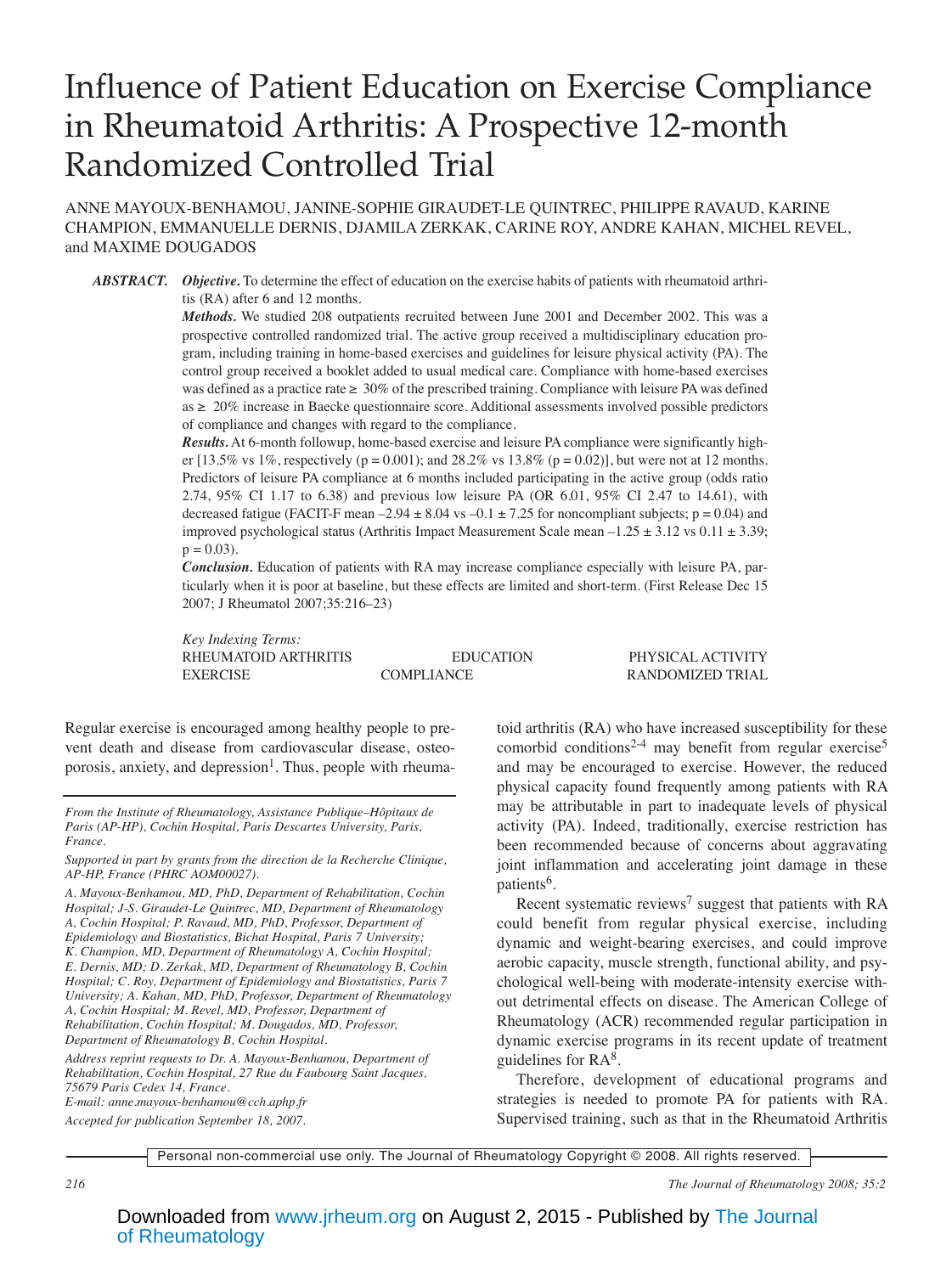Patients In Training (RAPIT) study, is not cost-effective as compared with usual care<sup>9</sup>. Exercise programs with less therapist supervision and more self-care may reduce  $costs<sup>10,11</sup>$ . Education interventions for RA patients have shown beneficial effects on health behavior and physical and psychosocial health status $11,12$ . Higher self-efficacy, which is amenable through an education program $11$ , is associated with better health status<sup>13</sup> and lower arthritis-related costs. But data on changes in leisure PA after such interventions are sparse. Disease activity, disability, or medication have not been identified as predictors of loss of performed leisure activities that occurs in early  $RA^{14,15}$ , and other factors, such as psychosocial status, may be important for predicting changes in leisure activities.

These concerns prompted us to conduct a post-hoc analysis of a trial aimed at evaluating the effect of an educational program on functional disability in patients with  $RA^{16}$ . This randomized controlled trial aimed to assess compliance with a home-based exercise program and recommendations for leisure PA delivered through a multidisciplinary educational intervention added to usual medical care. As well, we sought to investigate baseline physical and psychological determinants of compliance with exercise in RA patients, and to assess the health changes in participants who comply with exercise and leisure PA recommendations.

#### **MATERIALS AND METHODS**

*Study design.* Our randomized controlled prospective study was a single-center trial of 12 months' duration. The trial was approved by the local ethics committee, and we obtained informed consent from patients for participation before randomization.

*Patients.* The medical records of RA patients at our institution were screened between June 2001 and December 2002, and patients were contacted by mail or asked by their physicians to participate in the trial.

Eligible patients had RA according to the 1987 revised ACR criteria<sup>17</sup>, were between 18 and 80 years of age, had received stable dosages of diseasemodifying drugs in the previous 3 months, and had a Steinbrocker functional status of class I, II, or III<sup>18</sup>. Patients were excluded if their previous general health conditions disallowed their participation in an exercise program, they were pregnant, or they misunderstood the French language. Eligible patients who refused to participate were asked to explain their decision by selecting one of the following items: lack of motivation, remote from home, time-consuming intervention, or other personal reasons. Eligible patients who agreed to participate attended a baseline visit with one of 2 investigators (JSGLQ or AMB).

*Baseline evaluation.* At the baseline medical visit, data were collected on medical history, disease management, and leisure behaviors. Disease activity was assessed by the Disease Activity Score (DAS28)<sup>19</sup>. The 50-foot walk test was performed<sup>20</sup>.

Additionally, this multidimensional evaluation involved patients answering several questionnaires in their French version: the functional Health Assessment Questionnaire  $(HAQ)^{21,22}$  validated in French, the Hospital Anxiety and Depression Scale (HADS)<sup>23</sup>, the Arthritis Helplessness Index (AHI) for coping measurement<sup>24</sup>, the short-form of the Arthritis Impact Measurement Scale  $(AIMS2)^{25,26}$  validated in French, the Functional Assessment of Chronic Illness Therapy–Fatigue (FACIT-F) questionnaire<sup>27,28</sup>, and the Baecke questionnaire<sup>29,30</sup> validated in French, which assesses usual leisure-time PA.

*Study procedure. Randomization.* In the week following the baseline visit,

patients were assigned randomly to the active or control groups. The allocation sequence was generated by random placement of thoroughly shuffled marked cards into sequentially numbered, sealed, opaque envelopes by a statistics assistant not involved in the trial.

The active group participated in a multidimensional educational program added to usual medical care. The control group received usual care. All patients received 2 information booklets<sup>31,32</sup>.

*Educational program (active group).* The educational program was delivered within the month following the randomization and included 8 weekly, 5-hour sessions for outpatients. Participants were organized into classes of 8 to 10 for the sessions. Four sessions consisted of comprehensive information about RA and its medical management. Four sessions were devoted to physical program and were conducted by health professionals. Each session was initiated by a physician's lecture focused specifically on guidelines for practicing adequate PA and a discussion that aimed to enhance positive attitudes and beliefs related to exercise (1 hour). Tailored advice and individual approaches were provided to offset physical and psychological barriers to exercise, instructing patients on how to incorporate moderate PA into their usual day, find enjoyable and attainable activities, and modify the program according to their current health because of the variable course of RA. Then participants were split into subgroups to participate in workshops. The occupational therapist's intervention (1 hour) included education on joint protection positioning, proper footwear, and use of splints and adaptive aids that participants could test. The physical therapist's intervention (1 hour) included the practice of the home-based exercise and aerobic activities such as cycling. After a break, the participants attended classes devoted to aquatic (1 hour) or relaxation training (1 hour).

The home-based exercise program included 10 exercises: 3 hand and wrist range-of-motion exercises; 5 isometric strengthening exercises to reinforce limb muscles with elastic bands; a foot-roll exercise involving a tennis ball; and 1 towel-grabbing exercise to recruit plantar muscles. For each exercise, a set of 10 repetitions was prescribed. From our previous experience<sup>33</sup>, participants were encouraged to practice at least and alternatively 3 exercises each day according to their joint involvement and their current physical activities. The program could be performed in one daily session or split into short sessions throughout the day.

The home-based exercise program and leisure PA recommendations were described in the booklets given to both active and control groups.

After a 6-month followup assessment, patients attended a meeting (at 6 months after the first educational session) to reinforce the program.

*Usual medical care (control group).* Usual medical care was given by the rheumatologist in charge of the patient and could include individual physical therapy only if considered necessary by the attending physician.

*Followup visits.* Followup visits were performed by 3 physicians blinded to group assignment and independent physicians (KC, ED, DZ) 6 and 12 months after the randomization. The physicians collected the exercise sheets from each patient but did not check whether patients could actually perform the exercises.

*Exercise compliance assessment at a given visit.* The compliance rate for home-based exercise was measured as described<sup>33</sup>. The mean weekly practice was calculated as the proportion of self-reported mean weekly number of exercises to total number of exercises included in the home-based program. To be compliant, each participant had to have a compliance rate  $\geq 30\%$ , meaning at least a daily mean practice of a set of 3 different exercises whatever the exercises performed and have disrupted training less than 1 month before the 6-month followup visit and less than 2 months before the 12-month followup visit.

Leisure PA compliance was measured by comparing the baseline and followup (6- or 12-month) level of leisure PA as assessed by the Baecke questionnaire. Because identification of a minimal clinically important difference is lacking for the Baecke score, we decided that compliant participants had to have increased their score by at least 20% over that at baseline. This threshold was chosen because of its clinical relevance and out of respect to the 5 point scale of the Baecke questionnaire.

*Sample size calculation.* The sample size calculation was based on the mean

Personal non-commercial use only. The Journal of Rheumatology Copyright © 2008. All rights reserved.

*Mayoux-Benhamou, et al: Patient education and RA 217*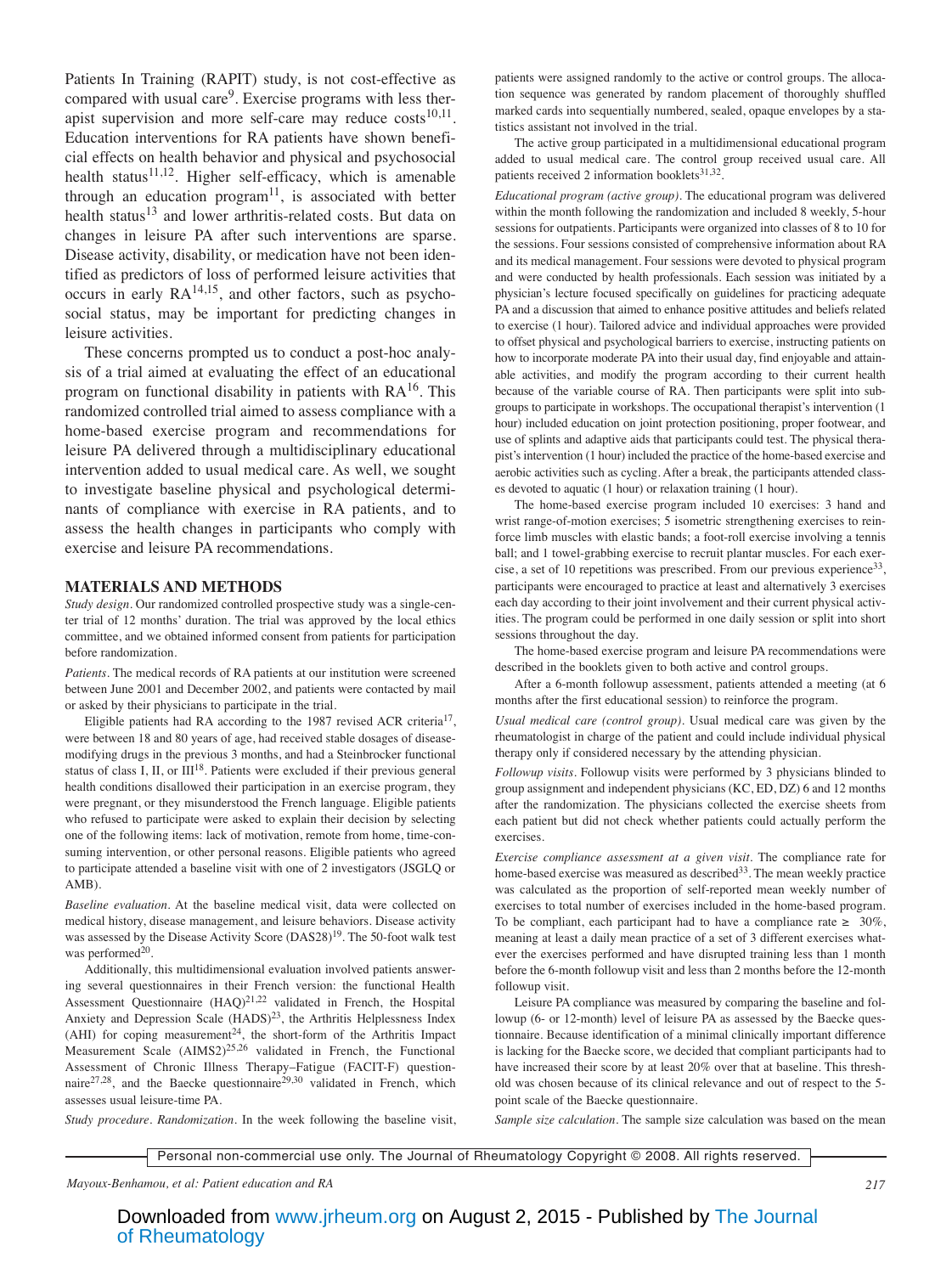change in HAQ score (score at baseline minus score at 12 months) because the HAQ was the primary outcome of the main study<sup>16</sup>. Assuming a mean change from baseline of  $-0.05$  for the control group and  $-0.20$  for the intervention group (and equal variance, 0.41), a sample size of 118 patients in each group would provide 80% power to detect a difference in means of 0.15, assuming a common standard deviation of 0.41, using a 2-group t-test with a 0.05 2-sided significance level.

*Statistical analysis.* Statistical analysis was conducted in 4 consecutive steps. The first compared the baseline characteristics of patients per treatment group. Quantitative variables were compared by use of Student t-test and categorical variables by the chi-square test. The second step evaluated the effect of the educational intervention on the 2 main outcome variables: proportion of patients compliant with home-based exercise and leisure PA by treatment group (see description of the outcome variable). For this purpose, we used the chi-square test. The first- and second-step analyses tested data obtained at 6 and 12 months.

The third step aimed to explore predisposing factors for leisure PA compliance at 6 months. We conducted both uni- and multivariate analysis (logistic regression), with the independent variable, leisure PA compliance, defined as a dichotomous variable (yes/no). The potential predisposing factors (independent variables) were defined as dichotomous, with the median used as a cutoff. The factors were patient educational intervention  $(1 = \text{active group}, 0$ = control group); living alone at home (1 = yes, 0 = no); DAS28 (1  $\leq$  4.2, 0  $=$  no); Steinbrocker functional class (1 = class 1, 0 = class 2 or 3); HAQ (1  $\le$ 1.2, 0 = no); 50-foot walk time (1 = time < 10 s, 0 = no); baseline level of usual leisure PA score as assessed by the Baecke questionnaire ( $1 \le 16$  score, 2 ≥ 16); HADS anxiety score (1 ≤ 6, 0 = no); HADS depression score (1 ≤ 10, 0 = no); AHI coping score (1 ≤ 18, 0 = no); FACIT-F score (1 ≤ 18, 0 = no); AIMS physical subscore ( $1 \le 22$ ,  $0 =$  no); and AIMS psychological subscore ( $1 \le 8$ ,  $0 =$  no). The variables with  $p < 0.20$  after univariate analysis were entered into the multivariate analysis. For the predisposing factors revealed by the multivariate model, the median cutoff was selected before calculation of an odds ratio.

The fourth step involved comparing changes in outcome variables during the first 6 months in terms of compliance. We classified patients as compliant or not using the same definition as above. The outcome variables were 50 foot walk time and scores on the DAS, HAQ, AIMS physical domain, AIMS psychological domain, AIMS social domain, HADS anxiety and depression, AHI coping, and FACIT-F.

All analyses used SAS version 8 (SAS Institute Inc., Cary, NC, USA) and p < 0.05 was considered significant.

### **RESULTS**

*Patients and study course.* The process used to enroll the target population and the patient characteristics have been described<sup>16</sup>. Among 1242 patients invited to participate, 932 (90.1%) refused (316 lived too far from the institute or transportation was a problem, 398 found the study too time-consuming, 218 lacked motivation) and 102 (9.9%) were not eligible after screening (Figure 1). Thus, 208 patients were included in the study. Among them, 165 were recruited via their physician. The mean age was  $54.7 \pm 13.1$  years; disease duration at enrolment was  $12.7 \pm 9.8$  years. Most patients had a Steinbrocker functional class II score (72.6%) and no current occupation (65.4%). After randomization, the active (educated) and control groups each included 104 participants. Characteristics of the 2 groups were similar (Table 1).

Eight patients from the active group and 11 from the control group were lost to followup at 12-month evaluation  $(n =$  $9,4\%$ ).

Twelve patients allocated to the active group refused to

attend the educational classes. Their baseline characteristics did not differ from those of the participants. Among the 92 patients who began the education procedure, the attendance rate was excellent (97.8%). The physical training was well tolerated, and no participant experienced a clinical detrimental effect related to prescribed exercises. Thus, we gathered data on 6-month home-based exercise compliance for 180 patients and 6-month leisure PA compliance for 172 patients.

#### *Compliance rates (Table 2). 6-month compliance.*

Home-based exercise compliance: 12 patients (13.5%) in the active group and 1 (1.1%) in the control group complied with the home-based exercise program as defined ( $p = 0.002$ ), the compliance rate being  $15.8\% \pm 24.9\%$  and  $4.8\% \pm 18.2\%$ , respectively ( $p < 0.0001$ ).

Leisure PA compliance: 24 patients (28.2%) in the active group and 12 (13.8%) in the control group were compliant at 6 months (i.e., they increased their leisure PA by at least 20%;  $p = 0.02$ ). The level of leisure PA was significantly increased at 6-month followup only in the active group  $(+15.2\% \pm)$ 34.9% vs  $-0.20\% \pm 24.8\%$ ; p = 0.0001).

#### *12-month compliance.*

Home-based exercise compliance: Only 7 patients (7.9%) in the active group and 3 (3.4%) in the control group were compliant with home-based exercise at 12-month followup ( $p =$ 0.19). The 12-month compliance rate was  $11.8\% \pm 25.5\%$  versus  $4\% \pm 16\%$ , respectively (p < 0.0001).

Leisure PA compliance: 8 patients (9.2%) in the active group and 7 (7.1%) in the control group were leisure PA compliant at 12-month followup ( $p = 0.61$ ), and the level of leisure PA was  $-10\% \pm 31.7\%$  in the active group versus  $-16.8\% \pm 10.8\%$ 26.2% in the control group ( $p = 0.10$ ).

*Predictors of 6-month leisure PA compliance.* Of the 13 variables assessed in the univariate analysis (Table 3), 3 were related to leisure PA compliance: participating in the active group ( $p = 0.02$ ), having a low baseline level of PA ( $p <$ 0.0001), and having good psychological status ( $p = 0.04$ ). Five variables (patient educational intervention, Steinbrocker functional class, baseline level of usual leisure PA score, AIMS physical subscore, and AIMS psychological subscore) were entered in the multivariate model. The multivariate analysis identified only 2 variables as predisposing factors: participating in the active (educated) group (odds ratio 2.74, 95% confidence interval 1.17 to 6.38) and having a low baseline level of leisure PA [i.e., a Baecke score < 16 (OR 6.01, 95% CI 2.47 to 14.61)].

*Effect of home-based exercise and leisure PA compliance on clinical outcomes (Table 4).* Compliance with home-based exercise and selected outcome change were not associated. However, we found an association between compliance with leisure PA and 2 outcomes: AIMS psychological domain (mean  $-1.25 \pm 3.12$  vs  $0.11 \pm 3.39$  for noncompliant patients,  $p = 0.03$ , a negative score indicating better psychological outlook) and fatigue on the FACIT vitality scale (mean  $-2.94 \pm$ 

Personal non-commercial use only. The Journal of Rheumatology Copyright © 2008. All rights reserved.

*218 The Journal of Rheumatology 2008; 35:2*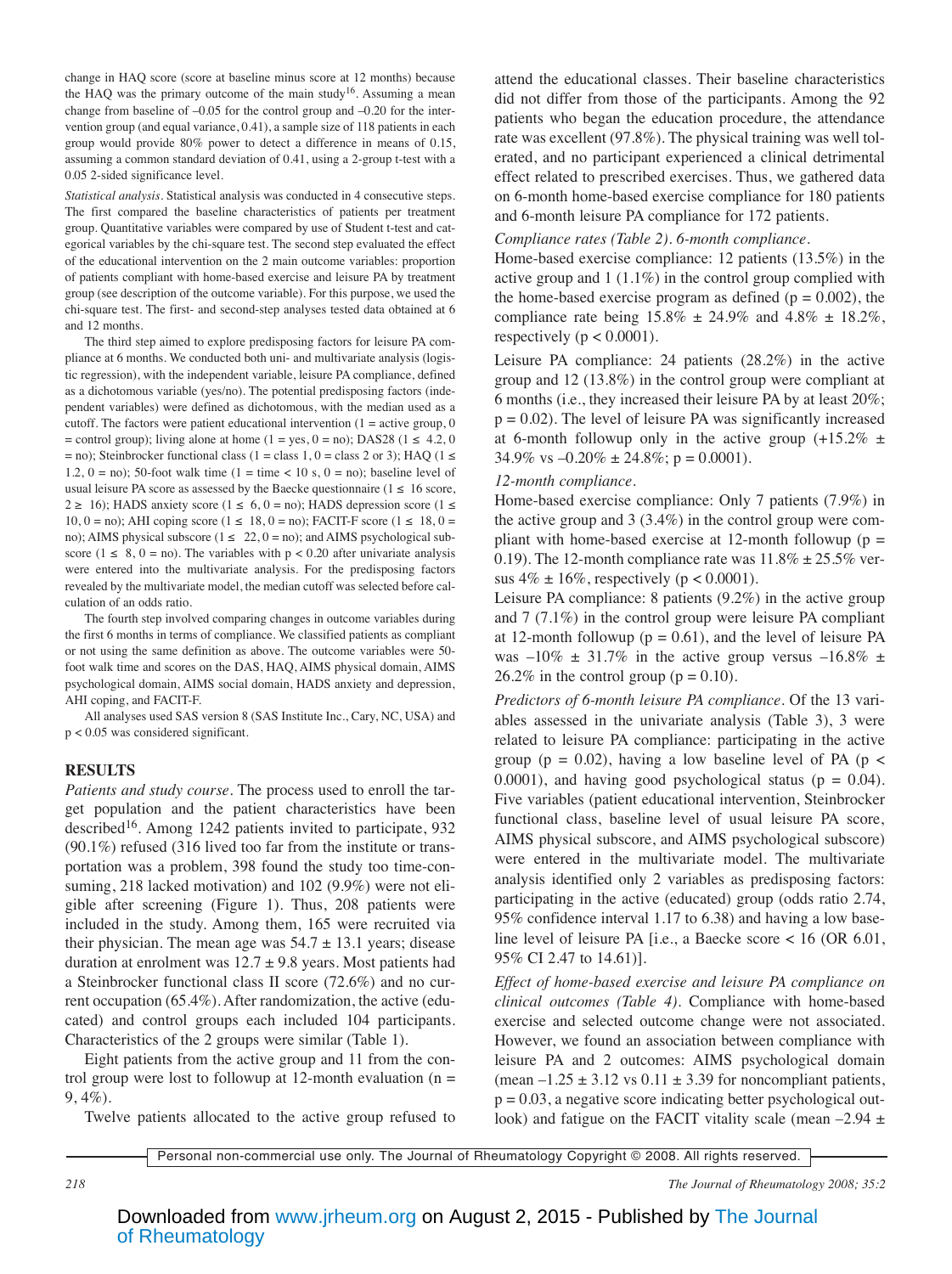

*Figure 1.* Progress of participants included in the trial.

| Feature                                  | Active Group,     | Control Group,    |  |
|------------------------------------------|-------------------|-------------------|--|
|                                          | $n = 104$         | $n = 104$         |  |
| Age, yrs, mean $\pm$ SD                  | $55.32 \pm 11.80$ | $54.31 \pm 14.37$ |  |
| Female, %                                | 89.86             | 88.85             |  |
| Weight, kg, mean $\pm$ SD                | $65.35 \pm 13.98$ | $66.25 \pm 16.59$ |  |
| Positive for rheumatoid factor, %        | 74.74             | 79.38             |  |
| Duration of RA, yrs, mean $\pm$ SD       | $11.85 \pm 9.44$  | $14.25 \pm 10.27$ |  |
| Functional class, %                      |                   |                   |  |
|                                          | 16.83             | 20.79             |  |
| $\overline{2}$                           | 70.3              | 60.4              |  |
| 3                                        | 12.87             | 18.81             |  |
| DAS28, mean $\pm$ SD                     | $4.32 \pm 1.31$   | $4.13 \pm 1.57$   |  |
| $HAO$ , mean $\pm$ SD                    | $1.22 \pm 0.67$   | $1.12 \pm 0.69$   |  |
| 50-foot walk time, s, mean $\pm$ SD      | $11.19 \pm 3.77$  | $11.14 \pm 3.37$  |  |
| Leisure physical activity (Baecke score) | $16.37 \pm 4.62$  | $17.31 \pm 7.96$  |  |

*Table 1.* Baseline characteristics of patients with RA assigned to an active group (participated in an educational program about exercise) and control groups to determine compliance with home-based exercises and leisure physical activity. Differences were examined by chi-square or Mann-Whitney U test when appropriate.

Personal non-commercial use only. The Journal of Rheumatology Copyright © 2008. All rights reserved.

*Mayoux-Benhamou, et al: Patient education and RA 219*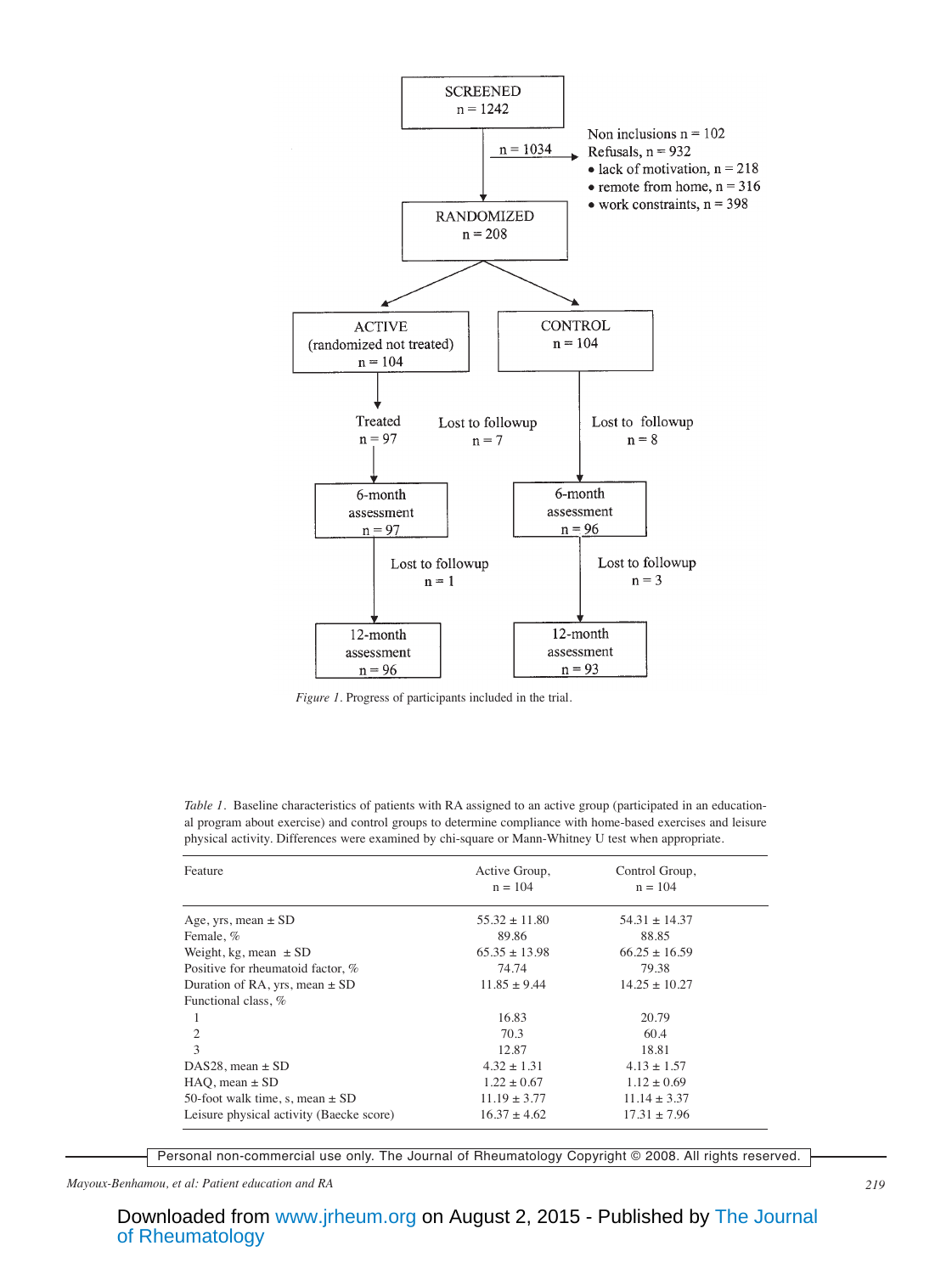*Table 2.* Compliance rates for home-based exercise and leisure physical activities for RA patients in the active group (participated in an educational program about exercise) and control group at 6- and 12-month followup.

|                           |    | Compliance Rate |    |          |       |  |
|---------------------------|----|-----------------|----|----------|-------|--|
| Group                     | N  | Active          | N  | Control  | р     |  |
| Home-based exercise       |    |                 |    |          |       |  |
| 6 months, $n$ (%)         | 89 | 12(13.5)        | 91 | 1(1.1)   | 0.002 |  |
| 12 months, $n$ (%)        | 89 | 7(7.9)          | 89 | 3(3.4)   | 0.190 |  |
| Leisure physical activity |    |                 |    |          |       |  |
| 6 months, $n$ (%)         | 85 | 24(28.2)        | 87 | 12(13.8) | 0.020 |  |
| 12 months, $n$ (%)        | 87 | 8(9.2)          | 85 | 7(7.1)   | 0.610 |  |

N: number of assessed participants.

*Table 3.* Baseline clinical status, functional status, psychological status, leisure behaviors and quality of life of patients compliant or not with leisure physical activity program. For most determinants, a dichotomic definition was used, with median as cutoff.

| Feature                          | Compliant Group,<br>$n = 36$ (%) | Noncompliant Group,<br>$n = 136$ (%) | p        |
|----------------------------------|----------------------------------|--------------------------------------|----------|
| Active group                     | 24 (66.7)                        | 61 (44.8)                            | 0.02     |
| Living alone                     | 11(30.6)                         | 57 (42.2)                            | 0.20     |
| DAS28 < 4.2                      | 17(53.1)                         | 61(51.7)                             | 0.85     |
| Functional class $= 1$           | 4(11.1)                          | 31(23.7)                             | 0.10     |
| HAO < 1.2                        | 20(55.6)                         | 69(50.7)                             | 0.61     |
| 50-foot walk time $< 10$ s       | 12(34.3)                         | 48 (35.8)                            | 0.87     |
| Leisure physical activity $< 16$ |                                  |                                      |          |
| (Baecke questionnaire)           | 28 (77.8)                        | 49 (36.3)                            | < 0.0001 |
| Anxiety (HADS) $< 6$             | 15(41.7)                         | 64(47.1)                             | 0.56     |
| Depression $(HADS) < 10$         | 16(44.4)                         | 72(52.9)                             | 0.36     |
| Coping $(AHI) < 18$              | 14 (38.9)                        | 67(49.3)                             | 0.27     |
| Fatigue (FACIT-F) $< 18$         | 14 (38.9)                        | 69(50.7)                             | 0.21     |
| AIMS physical $<$ 22             | 13(36.1)                         | 71(52.2)                             | 0.09     |
| AIMS psychological $< 8$         | 12(34.3)                         | 73(53.7)                             | 0.04     |

Differences were examined by use of the chi-square or Mann-Whitney U test when appropriate.

*Table 4.* Effect of compliance with leisure physical activity program on clinical outcomes of patients with RA at 6-month followup.

| Measure              | Compliant Group, $n = 36$ |      | Noncompliant Group, $n = 136$ |      |      |
|----------------------|---------------------------|------|-------------------------------|------|------|
|                      | Mean                      | SD   | Mean                          | SD.  | p    |
| DAS <sub>28</sub>    | $-0.38$                   | 1.41 | $-0.48$                       | 1.44 | 0.75 |
| HAO                  | $-0.14$                   | 0.45 | $-0.08$                       | 0.43 | 0.47 |
| 50-foot walk time, s | 1.06                      | 4.17 | 0.24                          | 4.45 | 0.34 |
| Anxiety (HAD)        | $-0.42$                   | 1.90 | 0.10                          | 2.43 | 0.24 |
| Depression (HAD)     | $-1.19$                   | 4.01 | 0.10                          | 2.71 | 0.07 |
| Coping (AHI)         | $-1.25$                   | 4.21 | 0.10                          | 4.09 | 0.08 |
| Fatigue (FACIT)      | $-2.94$                   | 8.04 | $-0.10$                       | 7.25 | 0.04 |
| AIMS physical        | $-0.89$                   | 5.13 | $-0.04$                       | 5.15 | 0.38 |
| AIMS psychological   | $-1.25$                   | 3.12 | 0.11                          | 3.39 | 0.03 |
| AIMS social          | $-0.47$                   | 2.14 | $-0.35$                       | 2.32 | 0.77 |

8.04 vs  $-0.1 \pm 7.25$  for noncompliant patients,  $p = 0.04$ , a negative score indicating reduction of fatigue).

#### **DISCUSSION**

Patients with RA who were assigned to receive an educational program showed increased compliance with the home-based exercise program and especially with the leisure PA program, particularly those whose baseline leisure PA was poor. Moreover, patients who were leisure PA-compliant showed improved psychological status and decreased fatigue. But these effects were limited and short-term, which is in agreement with results of other studies showing that, in general, patient education has a limited effect on physical and psychosocial health status and health behavior in patients with  $RA^{12,34}$ .

Personal non-commercial use only. The Journal of Rheumatology Copyright © 2008. All rights reserved.

*220 The Journal of Rheumatology 2008; 35:2*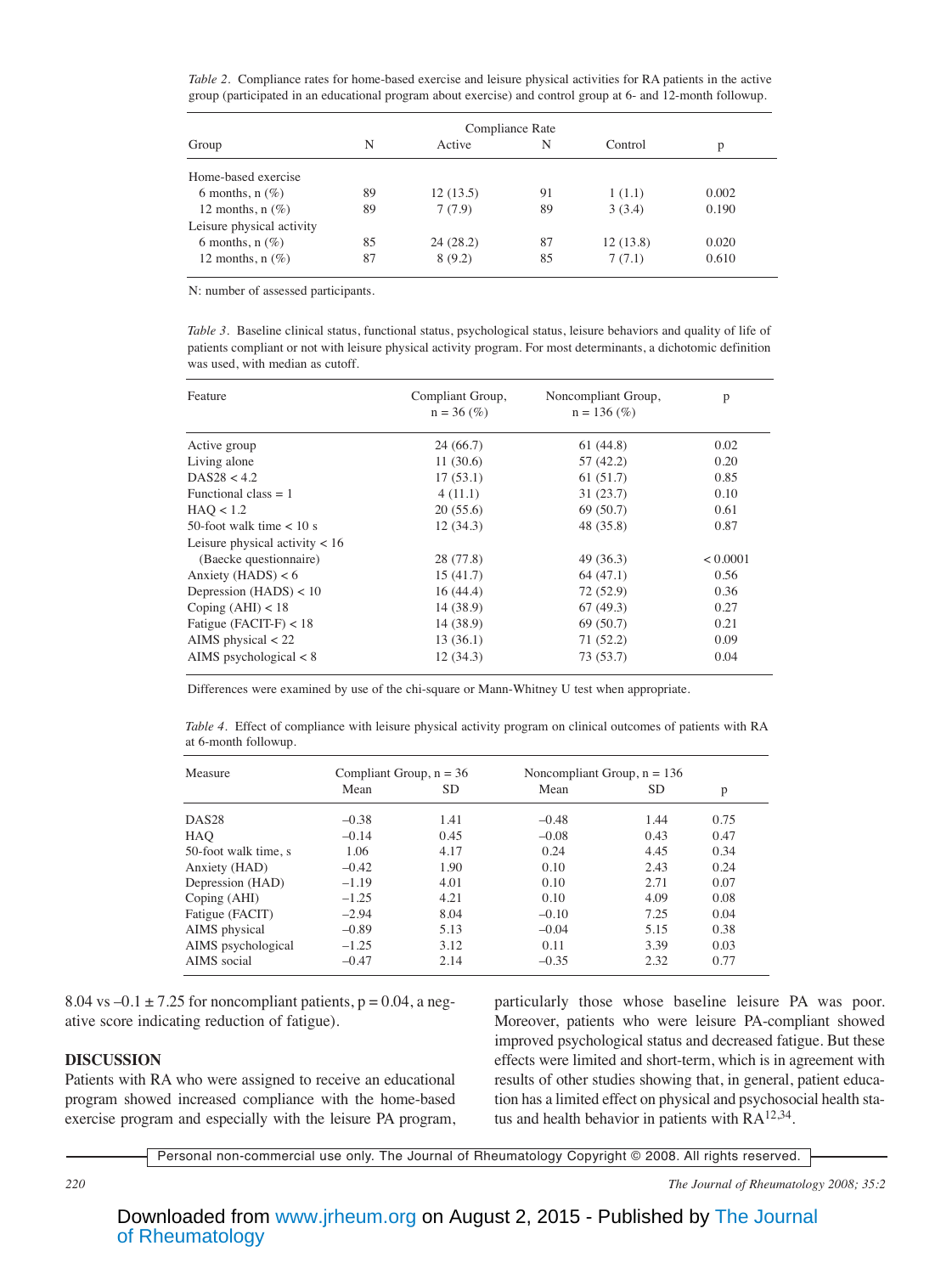Since our study was a randomized controlled trial, we ensured the internal validity of the study. However, the trial enrolment process before randomization might have resulted in a highly selected population who may not be representative of all people with RA, particularly in terms of age, duration of disease, and level of information about RA16. The effect of therapeutic education may diminish in older and well informed patients with long-lasting RA. Therefore this high selection could limit the generalizability of the study results $35$ .

This multidisciplinary educational program was based on previous programs in other countries<sup>10,11,36</sup> and did not focus exclusively on physical exercise. However, the exercise behaviors after such interventions are usually documented briefly, and our study provided a more precise analysis of them.

The results concerning home-based exercise indicated a relatively low rate of compliance. Poor compliance with treatment recommendations is found across various health states and treatments<sup>37</sup>. As expected, compliance with home-based exercise was poorer than that found with supervised programs for  $RA^{35}$ . But unexpectedly, it was also poorer than that with an exercise program of minimal supervision used in Hakkinen's trial of early RA<sup>38</sup>; however, lifestyle habits might be more entrenched in patients with long-lasting RA. The most common deterrent to exercise is usually lack of motivation33,39, so the effects of exercise disappear soon after patients finish a supervised exercise program.

Leisure PA compliance was better than that with homebased exercise. The level of leisure activity was significantly increased at 6-month followup in the active group, but was considered stable in the control group. These results confirm that patients tended to adopt appropriate leisure physical behaviors more easily than they would regularly practice home-based exercises<sup>33</sup>. Home-based training is less timeconsuming and can be fit to any lifestyle, but it is certainly less attractive than self-selected leisure activities, and particularly group activities<sup>34</sup>, which allow for social interactions that are thought to play an important role in compliance. At 12-month followup, the Baecke score decreased in both groups, although a recent study found no difference in total energy expenditure for RA patients over  $12$  months<sup>40</sup>.

Data regarding determinants of adherence to longterm exercise programs in RA are sparse and inconsistent<sup>15,35,40</sup>. We did not perform multivariate analysis to identify predisposing factors for compliance with home-based exercise because of the low number of participants who were compliant. However, univariate analysis demonstrated a strong relation between compliance with home-based exercise and participating in the active group. However, many more patients allocated to the active group were leisure PA-compliant at 6 month followup. Usual medical care, including the delivery of information booklets, did not change entrenched habits in most patients. Our educational program was an integral part of patient management by helping patients to assimilate the selfcare responsibilities and physical exercises and by enhancing a positive attitude toward the leisure physical activities and self-efficacy, which are determinants of adherence to shortterm exercise regimens in patients with  $RA<sup>41</sup>$ .

The multivariate analysis revealed that a baseline leisure PA as assessed by the Baecke questionnaire predicted compliance with the leisure PA program. Previous exercise habits have yet to be identified as a determinant of home-based exercise compliance in  $RA<sup>41</sup>$ , but in contrast to Stenström's results, the initially less physically active patients were more compliant. This result could be related to a ceiling effect. A lack of sensitivity to change in physical function in response to an exercise program, especially in high-functioning subjects, has been suggested for the results of other self-reporting questionnaires<sup> $42$ </sup>. This result also suggested that our educational intervention allowed inactive people with arthritis to get moving and to approach an adequate level of activity.

Several authors have reported lower PA levels among patients with RA than among the general population<sup>40</sup>. This leisure PA program, formulated with the expertise of a rehabilitation unit staff, aimed to keep RA patients physically active and to counteract the negative consequences, primarily cardiorespiratory effects, of decreased physical fitness. Significant health benefits can be achieved by moving people from inactive to active status $43$ , and the ultimate goal of this intervention was to keep patients as physically active as possible for them to develop and maintain cardiorespiratory fitness<sup>44</sup>.

The univariate analysis demonstrated a significant relation between leisure PA compliance and AIMS psychological subscores, so better psychological status was associated with better leisure PA compliance. But this variable was not identified as a predictor in the multivariate analysis. However, besides physical benefits, leisure PA influenced psychological status and decreased fatigue, identified as one of the most problematic aspects of  $RA<sup>45</sup>$ . Not exercising enough could trap patients into a downward spiral, whereby inactivity stimulates pain levels and pain results in more inactivity. Thus, empowering RA patients through self-management exercise could disrupt this spiral.

Our intervention, as with other educational interventions<sup>12</sup>, resulted in modest, short-term exercise behavior changes. However, the low rate of inclusion among the eligible patients and the excellent attendance rate in the active group suggested that the participants were highly motivated. That most participants had long-lasting RA in our institution, where they would have previously received a great deal of education regarding their condition, could explain why few changes occurred over the followup for both groups. Whatever the behavior change, a modest benefit for a single person translates to large benefits for society in the long term. Maintaining individuals' motivation to exercise over prolonged periods is not easy, but longterm benefits could be achieved with regular incentives. Reinforcement sessions are not effective in encouraging RA patients<sup>36</sup>. Exercise classes are attractive and

Personal non-commercial use only. The Journal of Rheumatology Copyright © 2008. All rights reserved.

*Mayoux-Benhamou, et al: Patient education and RA 221*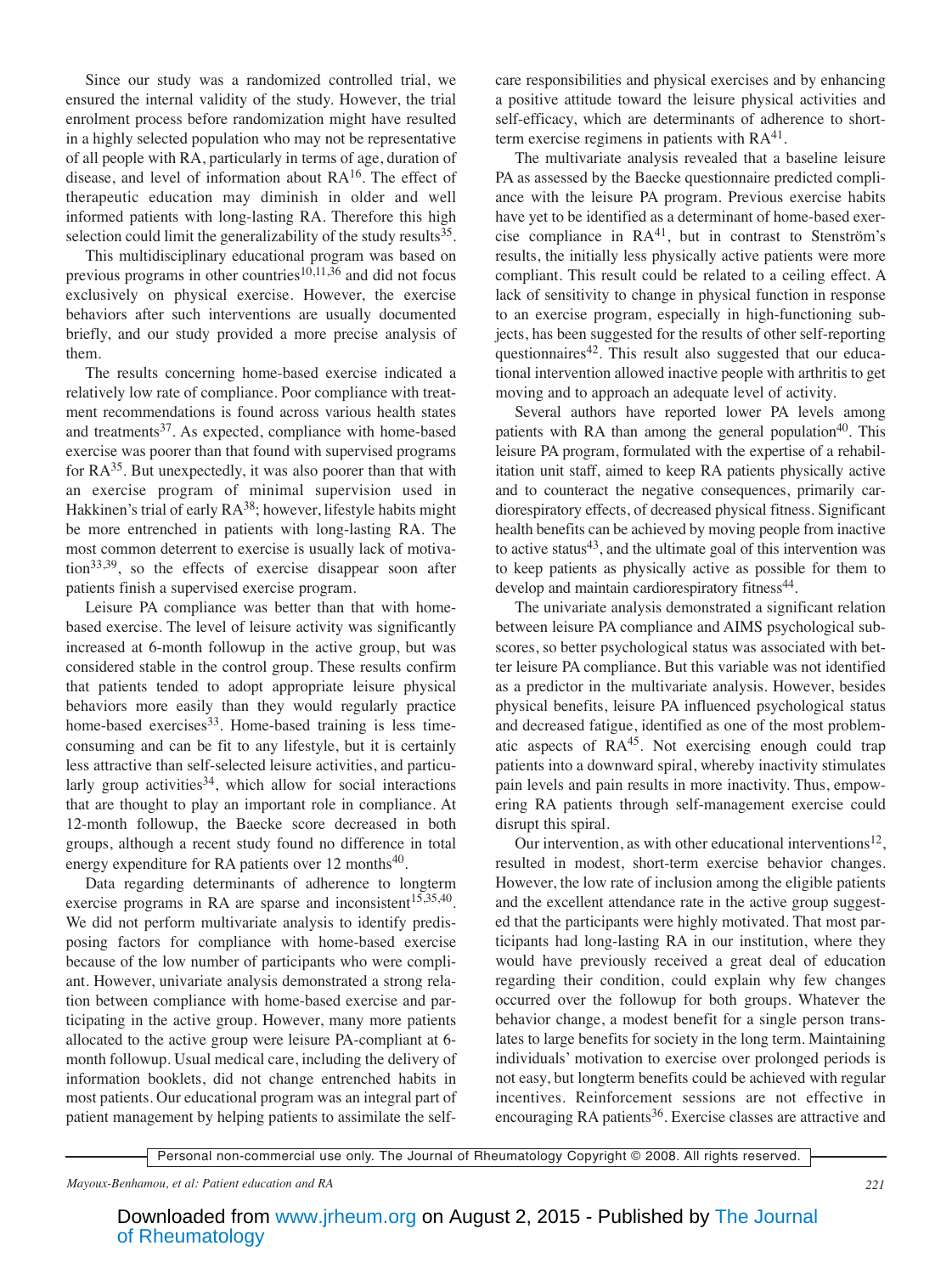beneficial<sup>34</sup>, but not cost-effective<sup>9</sup>. Thus, adoption of recommended leisure behaviors in RA is a longterm, cost-effective challenge facing all healthcare workers. Exercise consultations face to face or by telephone, performed in exercise trials, can help patients maintain high PA levels<sup>46</sup>, but in usual medical practice, most physicians aware of the health benefits of exercise admit that they rarely address the subject with their patients<sup>47,48</sup>. Moreover, most rheumatologists and physical therapists still recommend conventional RA exercise programs with exercise restrictions $49$ , and half the patients who receive an exercise prescription are referred to physical thera $py^{50}$ , with its questionable cost-effectiveness<sup>51</sup>.

Our study showed that a multidisciplinary educational intervention, added to usual medical practice, could convince only a minority of patients with RA to be exercise-compliant in the long term, and that patients tended to adopt appropriate leisure physical behaviors more easily than they would regularly practice home-based exercises. Short bouts of selfselected moderate-intensity activity, such as walking, incorporated into the daily routine can provide physical and mental health benefits and decrease the susceptibility for cardiovascular and other comorbid conditions among patients with RA.

Identification of psychological profiles as well as physical health factors could be investigated in patients with RA to help them overcome barriers to exercise. In our study, a previous low level of leisure PA was identified as a determinant of leisure PA compliance. This study suggested that educational interventions fostering appropriate physical activity could improve lifestyle habits particularly in RA patients with a low level of PA, as a consequence of reluctance to exercise and inadequate physical activity.

Longterm exercise compliance rate was low and motivational strategies are needed to convince participants to undergo longterm physical training. Tailored advice and regular incentives from all healthcare professionals could be a first step toward improving longterm RA patients' awareness of exercise benefits besides pharmacological therapy. This requires convincing both healthcare professionals and patients to become engaged in exercise therapy.

#### **ACKNOWLEDGMENT**

We acknowledge the health professionals of the rehabilitation department who were involved in the education of patients.

#### **REFERENCES**

- 1. Macera CA, Hootman JM, Sniezek JE. Major public health benefits of physical activity. Arthritis Rheum 2003;49:122-8.
- 2. Wong JB, Ramey DR, Singh G. Long-term morbidity, mortality, and economics of rheumatoid arthritis. Arthritis Rheum 2001;44:2746-9.
- 3. Haugeberg G, Orstavik RE, Uhlig T, Falch JA, Halse JI, Kvien TK. Bone loss in patients with rheumatoid arthritis: results from a population-based cohort of 366 patients followed up for two years. Arthritis Rheum 2002;46:1720–8.
- 4. Turesson C, Jarenros A, Jacobson L. Increased incidence of cardiovascular disease in patients with rheumatoid arthritis: results from a community based study. Ann Rheum Dis 2004;63:952-5.
- 5. Manson JE, Greenland P, LaCroix AZ, et al. Walking compared with vigorous exercise for the prevention of cardiovascular events in women. N Engl J Med 2002;347:716–25.
- 6. Swezey RL. Essentials of physical management and rehabilitation in arthritis. Semin Arthritis Rheum 1974;3:349-68.
- 7. de Jong Z, Vliet Vlieland TPM. Safety of exercise in patients with rheumatoid arthritis. Curr Opin Rheumatol 2005;17:177–82.
- 8. Guidelines for the management of rheumatoid arthritis: 2002 update. Arthritis Rheum 2002;46:328–46.
- 9. van den Hout WB, de Jong Z, Munneke M, Hazes JMW, Breedveld FC, Vliet Vlieland PM. Cost-utility and cost-effectiveness analyses of a long-term, high-intensity exercise program compared with conventional physical therapy in patients with rheumatoid arthritis. Arthritis Rheum 2005;53:39-47.
- 10. Lorig K, Lubeck D, Kraines RG, Seleznick M, Holman HR. Outcomes of self-help education for patients with arthritis. Arthritis Rheum 1985;28:680-5.
- 11. Lorig K, Ritter PL, Plant K. A disease-specific self-help program compared with a generalized chronic disease self-help program for arthritis patients. Arthritis Rheum 2005;53:950-7.
- 12. Riemsma RP, Kirwan JR, Taal E, Rasker JJ. Systematic review of rheumatoid arthritis patient education. Arthritis Rheum 2004;51:1045-59.
- 13. Cross MJ, March LM, Lapsley HM, Byrne E, Brooks PM. Patient self-efficacy and health locus of control: relationships with health status and arthritis-related expenditure. Rheumatology Oxford 2006;45:92-6.
- 14. Wikstrom I, Book C, Jacobsson LT. Difficulties in performing leisure activities among persons with newly diagnosed rheumatoid arthritis: a prospective, controlled study. Rheumatology Oxford 2006;45:1162-6.
- 15. Wikstrom I, Jacobsson LT. Change in and predictors of leisure activities among patients with rheumatoid arthritis: a prospective study. Scand J Rheumatol 2005;34:367-71.
- 16. Giraudet-Le Quintrec JS, Mayoux-Benhamou A, Ravaud P, et al. Impact of a collective educational program for rheumatoid arthritis: a prospective 12-month randomized controlled trial. J Rheumatol, in press.
- 17. Arnett FC, Edworthy SM, Bloch DA, et al. The American Rheumatism Association 1987 revised criteria for the classification of rheumatoid arthritis. Arthritis Rheum 1988;31:315-24.
- 18. Steinbrocker O, Traeger CH, Batterman RC. Therapeutic criteria in rheumatoid arthritis. JAMA 1949;140:659-62.
- 19. van Gestel AM, Prevoo ML, van 't Hof MA, van Rijswijk MH, van de Putte LB, van Riel PL. Development and validation of the European League Against Rheumatism response criteria for rheumatoid arthritis. Comparison with the preliminary American College of Rheumatology and the World Health Organization/International League Against Rheumatism criteria. Arthritis Rheum 1996;39:34-40.
- 20. Harkcom TM, Lampman RM, Banwell BF, Castor CW. Therapeutic value of graded aerobic exercise training in rheumatoid arthritis. Arthritis Rheum 1985;28:32–9.
- 21. Fries JF, Spitz P, Kraines RG, Holman HR. Measurement of patient outcome in arthritis. Arthritis Rheum 1980;23:137-45.
- 22. Guillemin F, Briancon S, Pourel J. Mesure de la capacité fonctionnelle dans la polyarthrite rhumatoïde; Adaptation française du Health Assessment Questionnaire (HAQ). Rev Rhum Mal Osteoartic 1991;58:459-65.
- 23. Bjelland I, Dahl AA, Haug TT, Neckelmann D. The validity of the Hospital Anxiety and Depression Scale. An updated literature review. J Psychosom Res 2002;52:69-77.
- 24. Nicassio PM, Wallston KA, Callahan LF, Herbert M, Pincus T. The measurement of helplessness in rheumatoid arthritis. The development of the Arthritis Helplessness Index. J Rheumatol 1985;12:462-7.

Personal non-commercial use only. The Journal of Rheumatology Copyright © 2008. All rights reserved.

*222 The Journal of Rheumatology 2008; 35:2*